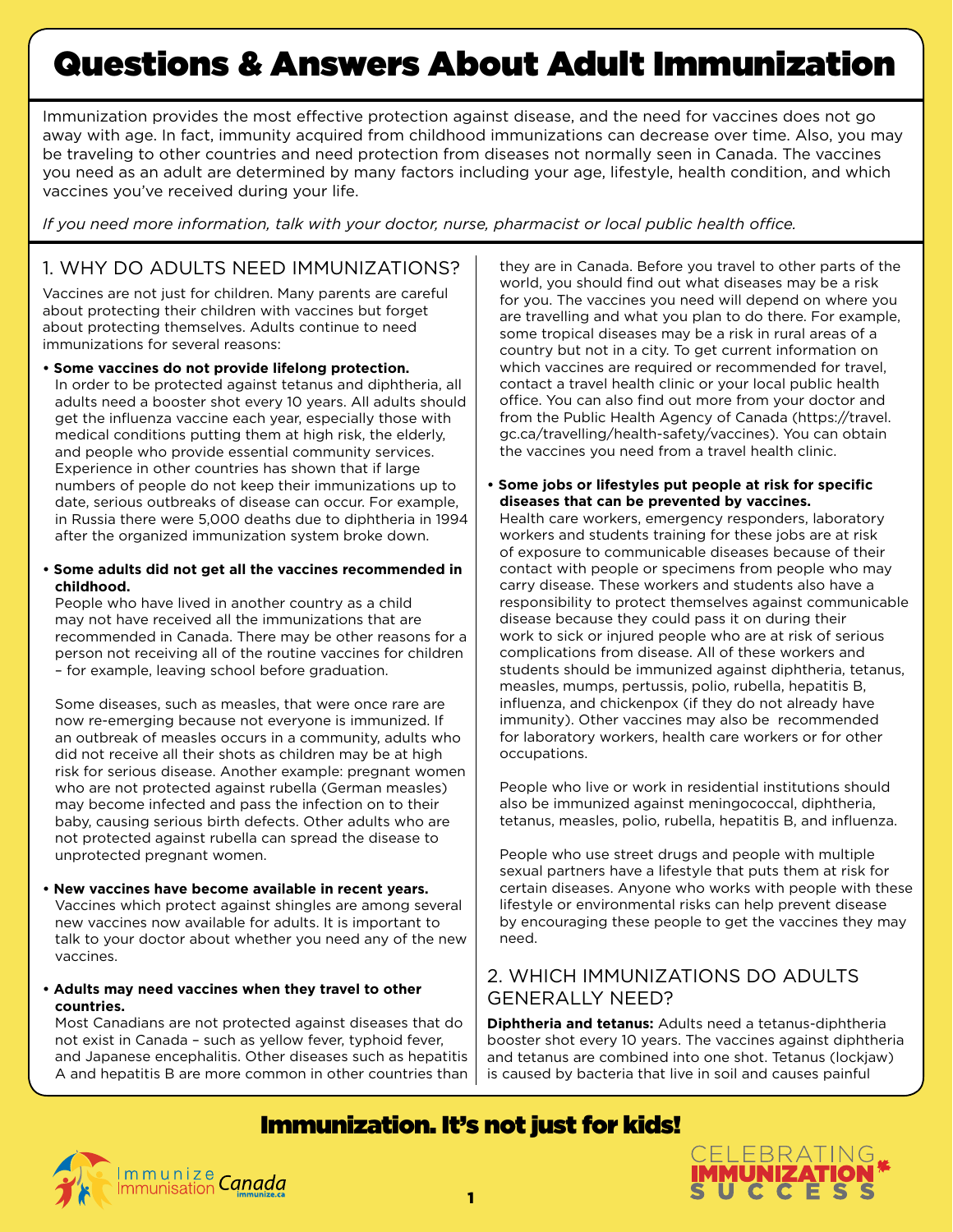# Questions & Answers About Adult Immunization

tightening of the muscles, permanent damage, and death in about 3 out of 10 cases. Every adult needs to be vaccinated against tetanus because there is no protection from "herd immunity" with this disease. Diphtheria is a contagious disease that causes a thick coating at the back of the throat, and can lead to breathing problems, heart failure and nerve damage. Immunization has greatly decreased this disease but remains essential to keep diphtheria under control. Serious outbreaks of diphtheria have occurred in countries where immunization programs lapsed or were interrupted.

Pertussis (whooping cough): Immunity to whooping cough is not lifelong, either following natural infection or following immunization in childhood. This means that adults can develop whooping cough (a prolonged illness with persistent cough and respiratory distress) if exposed to the disease. This may happen at an age when adults are new parents or new grandparents. They can then transmit whooping cough to babies who are too young to be fully immunized. Whooping cough can be a life-threatening illness for young infants. A single dose of pertussis vaccine (in Canada this is combined with the tetanus and diphtheria booster) can prevent illness in adults and therefore protect young infants.

**Measles:** Any adult in Canada born in 1970 or later who has not already had measles disease or a measles vaccine should get a measles shot. The measles virus is very contagious. It usually causes a rash and fever but can also lead to pneumonia or a serious brain infection (encephalitis). Usually just one shot is needed to protect adults against measles. This is given as a combined measles, mumps, and rubella (MMR) vaccine.

**Rubella (German measles):** Rubella is rarely a serious disease for adults but it causes birth defects if a woman gets rubella in early pregnancy. There is a high chance her baby will be born with blindness, deafness, heart disease, or intellectual disability. All women of childbearing age and all health care workers should get the rubella vaccine, unless they are immune. This is given as a combined measles, mumps, rubella (MMR) vaccine.

**Influenza:** The flu is a serious respiratory disease, especially for older adults and anyone with certain medical conditions that may leave them vulnerable to complications from flu. The flu should not be confused with the "common cold", which is a less serious disease and for which there is no vaccine. Flu kills thousands of adults every year in Canada. All adults should receive influenza vaccine each year, especially those over the age of 65, and those less than 65 years of age who have underlying medical conditions. Adults who want to reduce their chance of catching the flu, or of passing it on to others, can benefit from the flu vaccine. A new shot is needed each year, and it is best to get it between October and mid-November.

**Varicella (chickenpox):** Any adult who has never had chickenpox should consider getting this vaccine. Complications from chickenpox are more common and often more serious when adults get the disease, compared to children. Some children as well as adults die from chickenpox every year in Canada. Besides protecting themselves, chickenpox vaccine is also recommended for adults who could transmit the disease to vulnerable people. Adults who should particularly consider chickenpox vaccine include:

- Women of child-bearing age (getting chickenpox during pregnancy can pose a risk to the mother and baby)
- People who live with someone with a suppressed immune system
- Day care workers and teachers of young children
- Health care workers
- New immigrants from tropical climates where chickenpox is much less common compared to Canada.

**Pneumococcal disease:** This is a group of bacterial infections that infect the lungs (pneumonia), the blood (bacteremia), and the covering of the brain (meningitis). All adults over 65 and anyone with a medical condition that increases their risk of serious infection should get immunized.

### 3. WHAT OTHER VACCINES SHOULD I CONSIDER?

There are other vaccines that adults should consider depending on their particular circumstances. Your job, your travel plans, your health, your sexual activity – these are some of the factors that can put you at higher risk of diseases which vaccines can prevent. Below are just a few of the other vaccines from which you can benefit. If you fall into a high-risk category, check with your doctor, nurse, pharmacist, or local public health office. These vaccines are recommended for any adult wishing to decrease his or her risk of vaccine-preventable disease.

- **• Hepatitis A vaccine –** people with medical, occupational or lifestyle risks and anyone who wants protection from hepatitis A
- **• Hepatitis B vaccine –** people with medical, occupational or lifestyle risks and anyone who wants protection from hepatitis B
- **• Meningococcal vaccine –** people with specific medical conditions and people living in communal residences, including students and military personnel
- **• HPV vaccine –** females and males 9-26 years (vaccines may be administered to females or males 27 years and older at ongoing risk of exposure)
- **• Herpes Zoster vaccine** people 50 years of age and older; people who have had a previous episode of shingles

# Immunization. It's not just for kids!